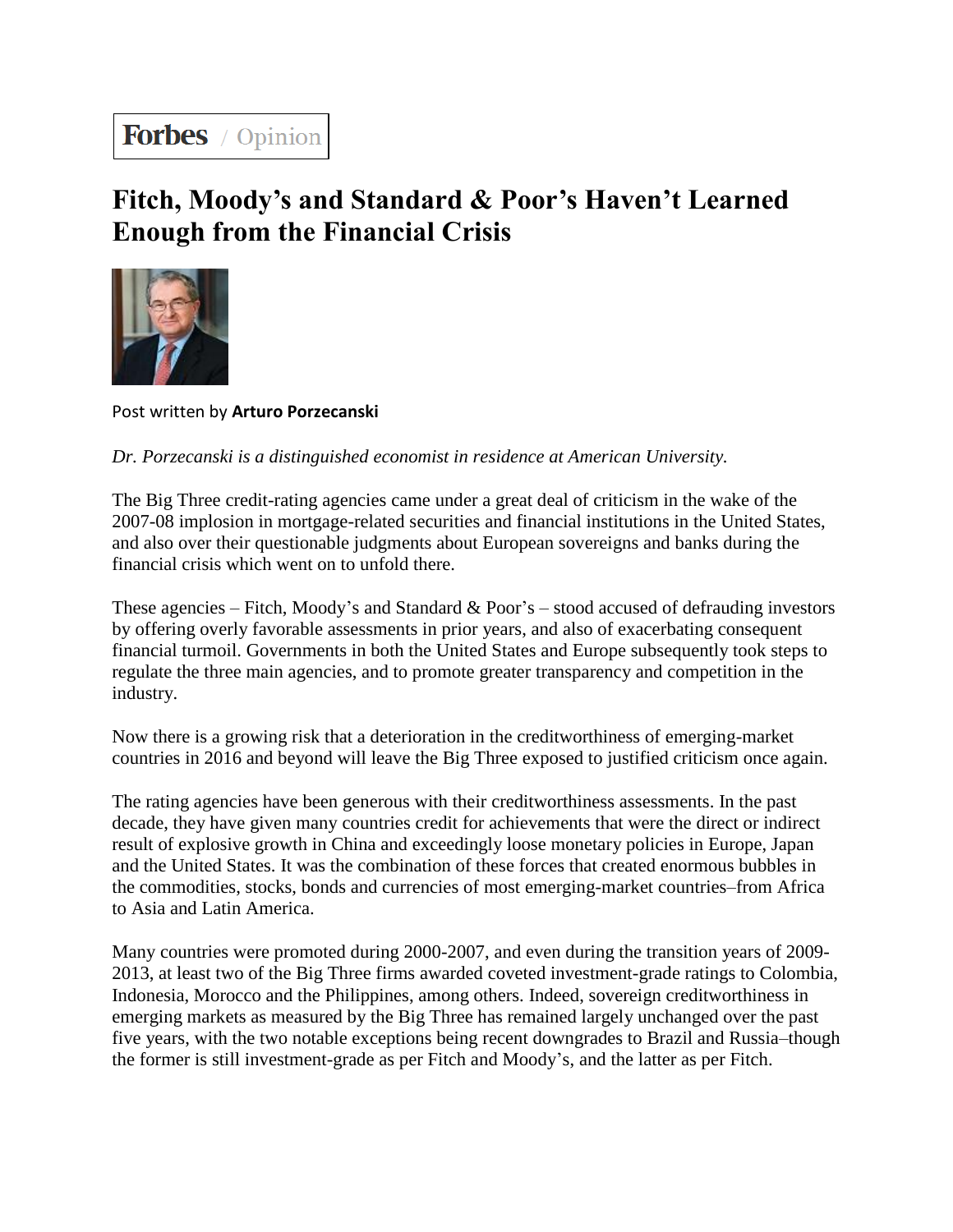#### **Long credit booms**

And yet, the global financial tide went out five years ago, and to paraphrase Warren Buffett, the number of emerging-market swimmers exposed as naked has been growing all the time. The pace of economic growth in these countries has slowed down in 2015 for the fifth year in a row, their inflationary pressures remain unabated, and their fiscal and balance-of-payments performance has steadily weakened.

Many emerging markets have experienced long credit booms: The level of corporate debt in the emerging markets quadrupled between 2004 and 2014, as reckoned by the IMF in a [recent](http://www.imf.org/External/Pubs/FT/GFSR/2015/02/pdf/text.pdf)  [report.](http://www.imf.org/External/Pubs/FT/GFSR/2015/02/pdf/text.pdf) Therefore, state-owned and private companies are highly vulnerable to the unfolding scenario of lower exports, domestic sales, and profits because their balance sheets have become more stretched and more susceptible to leaner market conditions.

Foreign-currency exposures have increased sharply, and the confluence of sizeable leverage with currency mismatches has increased the sensitivity of these economies to a tightening of global financial conditions. Many of the banks in the emerging markets have thinner capital cushions, and their nonperforming loans are rising as corporate earnings and asset quality deteriorate.

Market sentiment has turned "brutally and decisively against the emerging world" in recent years, [as observed](http://www.ft.com/intl/cms/s/0/4a615a26-8ee5-11e5-a549-b89a1dfede9b.html#axzz3sNi3geKP) recently by John Authers of the *Financial Times*. Stock markets have steadily dropped further behind the developed world, access to the international bond market has diminished, and emerging-market currencies have depreciated sharply.

### **Contagion from emerging markets**

According to a recent Fitch Ratings/Fixed Income Forum [investor survey,](https://www.fitchratings.com/site/fitch-home/pressrelease?id=993284) institutional investors see contagion from the emerging markets as the top risk to the U.S. credit markets over the next year, and the securities of corporations in those markets were the least-favored asset class among respondents.

So what have the Big Three rating agencies done? Their assessments are supposed to be valid for the long term, and to withstand likely future business cycles. But as was the case with their evaluations of mortgage-related securities, financial institutions and sovereigns in the United States and Europe in the run-up to 2008, one wonders whether even what has already transpired was duly weighed four or eight years ago, when so many rating upgrades were decided.

Likewise, the agencies appear to be shutting their eyes to what the financial markets have been signaling–and for several years now–in the hope that investors will reverse themselves once the Federal Reserve actually implements its first rate hike. The impression is that the Big Three are betting that once the "big bad wolf" stops growling and claims its first victim, the world will be a safer place.